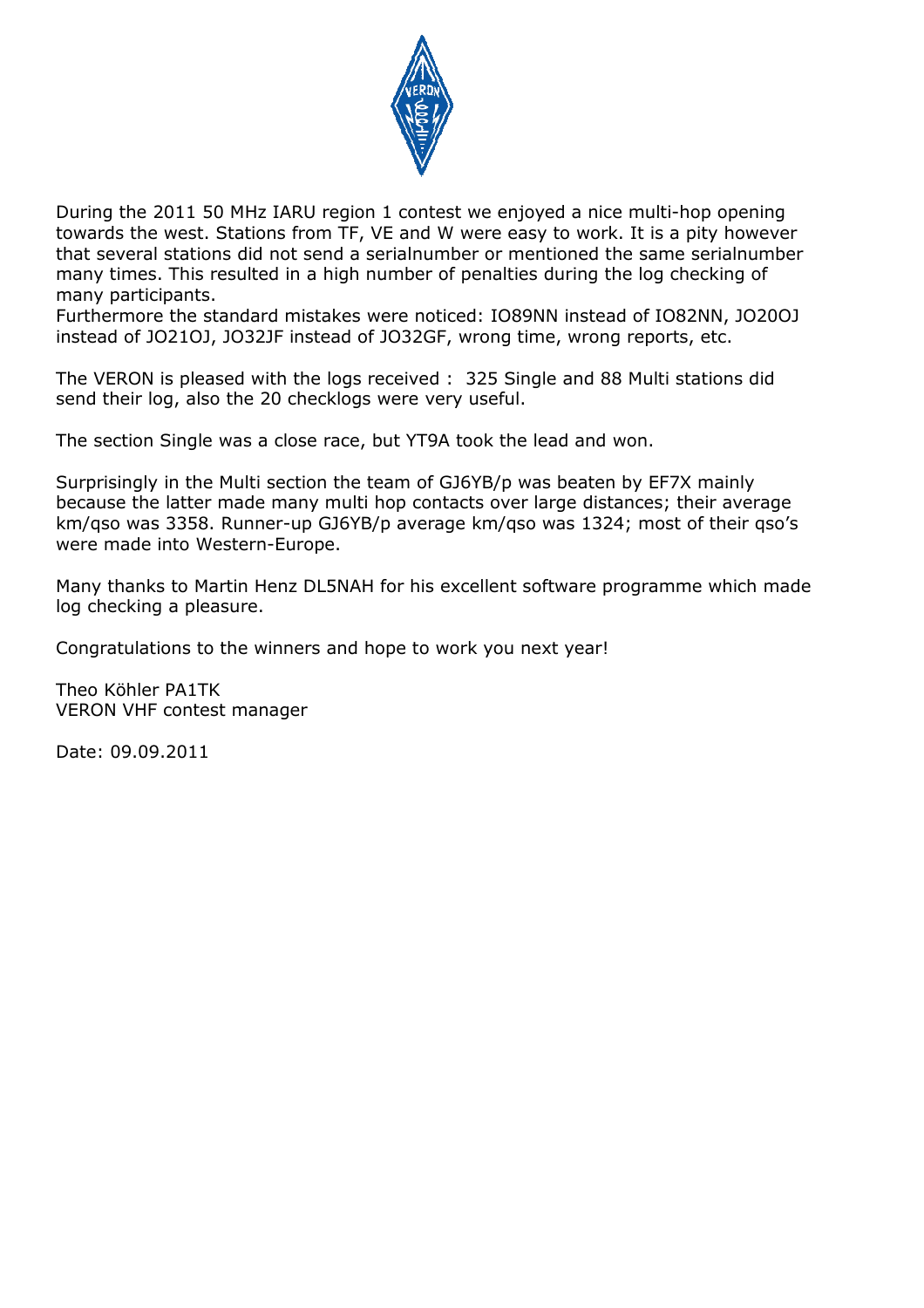**Section: 50 MHz, Single Operator** 

|    | Pl. Call                 | Loc.             | QSOs       | Points           | $-0.50s$ | Error-%               | <b>ODX</b>                    | Loc.-ODX         | ODX-Pt.      |
|----|--------------------------|------------------|------------|------------------|----------|-----------------------|-------------------------------|------------------|--------------|
|    | 1. YT9A                  | KN04BO           | 337        | 607591           | 9        | 4.3                   | K4RX                          | EM70UE           | 8726         |
|    | 2. 5B4AIF                | KM64FT           | 307        | 574212           | 16       | 5.0                   | <b>VE1IF</b>                  | FN84CV           | 7801         |
|    | 3. E70T                  | JN84IX           | 402        | 559949           | 28       | 10.0                  | N1BG                          | EM78DF           | 7947         |
|    | 4. YT1AR                 | KN03HR           | 356        | 517919           | 43       | 10.8                  | N4VC                          | EM66PF           | 8498         |
| 5. | UU6JJ                    | KN75VH           | 288        | 488544           | 21       | 6.3                   | MD 6V                         | I074QD           | 3019         |
|    | 6. SN8B                  | KO10CB           | 320        | 479138           | 10       | 3.3                   | 9Y4D                          | FK90GG           | 8684         |
| 7. | GM4ZUK/P                 | IO86RW           | 285        | 417912           | 10       | 3.5                   | EC8ADW                        | IL28GA           | 3373         |
|    | 8. UY1HY                 | KO60MA           | 244        | 405853           | 16       | 4.6                   | CT3HF                         | IM12OP           | 4485         |
|    | 9. UXOFF                 | KN45KJ           | 305        | 402953           | 47       | 14.1                  | TF/DL3GCS                     | HP93DT           | 3705         |
|    | 10. UZ5I                 | KN96AX           | 217        | 372837           | 26       | 11.4                  | <b>KP4EIT</b>                 | FK68SI           | 9574         |
|    | 11. YU1BN                | <b>KN0400</b>    | 248        | 353152           | 18       | 9.6                   | W4FQT                         | <b>FM18HV</b>    | 7674         |
|    | 12. G4DEZ                | JO03AE           | 325        | 353123           | 29       | 12.4                  | <b>EA8BPX</b>                 | IL18SK           | 3066         |
|    | 13. ER1LW                | KN46KW           | 251        | 345454           | 26       | $\bf 8$ . $\bf 0$     | UN8GC                         | MN83KF           | 3732         |
|    | 14. EA8MT                | IL27HV           | 141        | 333618           | 4        | 3.4                   | <b>SK3MF</b>                  | <b>JP92FW</b>    | 4599         |
|    | 15. ISOBSR/ISO           | JN40PA           | 222        | 311720           | 40       | 16.7                  | TF3ML                         | HP94AA           | 3351         |
|    | 16. TM33A                | IN94QS           | 208        | 304931           | 9        | 6.0                   | K4CKS                         | EM74KD           | 7023         |
|    | 17. MOWLF                | I081QJ           | 257        | 299670           | 15       | 7.2                   | K4PI                          | EM73IO           | 6681         |
|    | 18. UT7QF                | KN77MV           | 198        | 298907           | 10       | 5.5                   | CT3HF                         | IM12OP           | 4614         |
|    | 19. SP8UFT               | KO11JI           | 190        | 297249           | 16       | 6.6                   | EA8ACW/P                      | IL28EC           | 4105         |
|    | 20. IF9/I2ADN            | JM67EW           | 189        | 291180           | 11       | 5.4                   | CT3HF                         | IM12OP           | 2701         |
|    | 21. GM4JR                | IO85FB           | 187        | 280536           | 11       | $6.7\,$               | N3DB                          | <b>FM18SU</b>    | 5540         |
|    | 22. EA8AOV               | IL28ED           | 114        | 274466           | 4        | 2.4                   | OH8HTG                        | KP34DI           | 4985         |
|    | 23. F4EGZ/P              | JN16JL           | 187        | 272057           | 11       | 5.2                   | AC4TO                         | <b>EM70XL</b>    | 7383         |
|    | 24. EC8ADW               | IL28GA           | 116        | 270215           | 3        | 2.9                   | OH8HTG                        | KP34DI           | 4991         |
|    | 25. GM4VVX               | IO78TA           | 159        | 258335           | 21       | 12.9                  | EC8ADW                        | IL28GA           | 3446         |
|    | 26. F6EZV/P              | JN06BU           | 147        | 257619           | 18       | 7.9                   | K4RX                          | EM70UE           | 7216         |
|    | 27. SP7BUZ               | KO00HU           | 168        | 240983           | 11       | 6.7                   | CT3HF                         | <b>IM120P</b>    | 3648         |
|    | 28. EA1KY                | IN71OP           | 119        | 238275           | 9        | 5.6                   | AE4T                          | EL98NX           | 6825         |
|    | 29. YU1JW                | JN93VS           | 163        | 236030           | 8        | 4.4                   | <b>VE1YX</b>                  | FN74PJ           | 6424         |
|    | 30. YU7YZ                | <b>JN95SE</b>    | 202        | 234828           | 5        | 2.1                   | EA7TL                         | IM66VO           | 2353         |
|    | 31. SN5R                 | KO01IP           | 157        | 233645           | 5        | 3.0                   | EA8AQV                        | IL28ED           | 3986         |
|    | 32. LY2SA                | KO14LL           | 157        | 232220           | 13       | 7.3                   | <b>EA8CTK</b>                 | IL18NI           | 4317         |
|    | 33. F4EJW                | IN78VJ           | 143        | 229632           | 12       | 8.1                   | YO8OE                         | KN37EW           | 2254         |
|    | 34. GOAEV                | IO81WL           | 185        | 222633           | 10       | 4.6                   | UT7E                          | KN78MM           | 2648         |
|    | 35. YT3E                 | KN13CV           | 170        | 215019           | 30       | 13.5                  | EX9T                          | <b>MN82SD</b>    | 4418         |
|    | 36. PA5WT                | <b>JO22HG</b>    | 163        | 214255           | 17       | 9.0                   | <b>N1BUG</b>                  | FN55MF           | 5216         |
|    | 37. DL20M                | <b>JO30SN</b>    | 183        | 211268           | 28       | 13.9                  | <b>EC8ADW</b>                 | IL28GA           | 3167         |
|    | 38. LZ1AG                | KN22ID           | 148        | 208959           | 31       | 16.5                  | TF3ML                         | HP94AA           | 3815         |
|    | 39. HA6NL                | JN98WD           | 144        | 207292           | 6        | 4.0                   | EF7X                          | IM88RB           | 2126         |
|    | 40. 9A5CW                | JN65UF           | 161        | 199217           | 10       | 9.1                   | <b>WB2KWF</b>                 | <b>FM160W</b>    | 7223         |
|    | 41. OE6VHF               | JN76XT           | 220        | 198644           | 11       | 4.7                   | <b>VE1YX</b>                  | FN74PJ           | 5993         |
|    | 42. GW3JXN               | I072SC           | 153        | 198429           | 41       | 49.3                  | N3IQ                          | FM19KJ           | 5565         |
|    | 43. 9A8A                 | JN86BE           | 240        | 198146           | 24       | 7.9                   | <b>K9RS</b>                   | <b>FN20JJ</b>    | 6996         |
|    | 44. SQ7DQX               | JO91UT           | 139        | 194993           | 6        | 4.7                   | <b>EA8MT</b>                  | IL27HV           | 3940         |
|    | 45. LY2BUU               | KO15XH           | 123        | 191348           | 6        | 3.7                   | EA7DL                         | IM87CS           | 2848         |
|    | 46. 9A5ST                | JN83FM           | 139        | 189334           | 8        | 4.1                   | PJ4E                          | <b>FK52NC</b>    | 8712         |
|    | 47. S52MM                | JN76PL           | 198        | 184524           | 5        | 4.2                   | VY20X                         | FN86AM           | 5792         |
|    | 48. F5EAN                | JN06CP           | 119        | 182730           | 16       | 8.4                   | K4RX                          | <b>EM70UE</b>    | 7229         |
|    | 49. SP6A                 | <b>JO81NG</b>    | 150        | 182145           | 16       | 9.3                   | <b>EC8ADW</b>                 | IL28GA           | 3749         |
|    | 50. EE5TT                | IM99SL           | 104        | 167579           | 11       | 10.6                  | <b>5B4AIF</b>                 | KM64FT           | 2947         |
|    | 51. G8ZRE                | IO83NE           | 146        | 166005           | 4        | 2.5                   | UU9A                          | KN64SM           | 2798         |
|    | 52. EA8ACW/P             | IL28EC           | 84         | 160951           | 12       | 14.0                  | OZ3ZW                         | <b>JO54RS</b>    | 3680         |
|    | 53. IK5AMB/5<br>54. S530 | JN54FF           | 206        | 160486           | 18       | 11.1                  | CT3HF                         | IM12OP           | 2683         |
|    |                          | <b>JN86AT</b>    | 194        | 160291           | 30       | 14.6                  | <b>EA7HV</b>                  | IM77HL           | 2039         |
|    | 55. SO2F                 | JO93AI           | 112        | 158172           | 12       | 8.8                   | <b>VE1YX</b>                  | FN74PJ           | 5787         |
|    | 56. OL9W                 | <b>JN89SE</b>    | 117        | 157457           | 0        | 0.0                   | EA7HG                         | IM87CS           | 2127         |
|    | 57. IC8TEM               | JN70CN           | 106        | 156739           | 8        | 6.3                   | GM2V                          | IO77WS           | 2316         |
|    | 58. YT2VP                | KN04GE           | 135        | 154358           | 17       | 13.1                  | <b>VE1YX</b>                  | FN74PJ           | 6449         |
|    | 59. SP7EXY               | KO00QV           | 107        | 154151           | 33       | 23.3                  | <b>CT1FJC</b>                 | IM570C           | 2829         |
|    | 60. YT3N<br>61. S57AJ    | KN04LP           | 115<br>174 | 146382<br>144916 | 13<br>7  | 8.6                   | <b>MMOBSM</b><br><b>A45XR</b> | <b>IO86AD</b>    | 2161<br>4666 |
|    |                          | JN75AV           |            |                  |          | 3.0                   |                               | LL93BI           |              |
|    | 62. YL3DR<br>63. UT2UB   | KO26HT           | 84         | 144287           | 6        | 6.9                   | EA8AQV                        | IL28ED           | 4477         |
|    | 64. UW8SM                | KO40UO           | 107<br>100 | 144188<br>144003 | 18<br>17 | 16.4<br>15.9          | EF7X<br>G8T                   | IM88RB<br>IN79JX | 2888<br>2153 |
|    | 65. UT5UUV/P             | KN28IV<br>KN49WV | 91         | 142361           | 3        | 3.1                   | G7RAU                         | IO90IR           | 2199         |
|    | 66. SP5QWB               | <b>KO02NF</b>    | 97         | 140784           | 21       | 18.0                  | EF7X                          | IM88RB           | 2415         |
|    | 67. HB9AOF               | JN36BG           | 112        | 140668           | 5        | 5.8                   | EA8MT                         | IL27HV           | 2778         |
|    | 68. SP7AWG               | <b>JO91LO</b>    | 103        | 139146           | 8        | 5.3                   | <b>EC8ADW</b>                 | IL28GA           | 3877         |
|    | 69. UY9VY                | KN68DM           | 96         | 139016           | 17       | 13.5                  | <b>GW3JXN</b>                 | 1072SC           | 2612         |
|    | 70. S51AY                | JN86FN           | 142        | 133371           | 3        | ${\bf 1}$ . ${\bf 1}$ | EA7DL                         | IM87CS           | 1926         |
|    |                          |                  |            |                  |          |                       |                               |                  |              |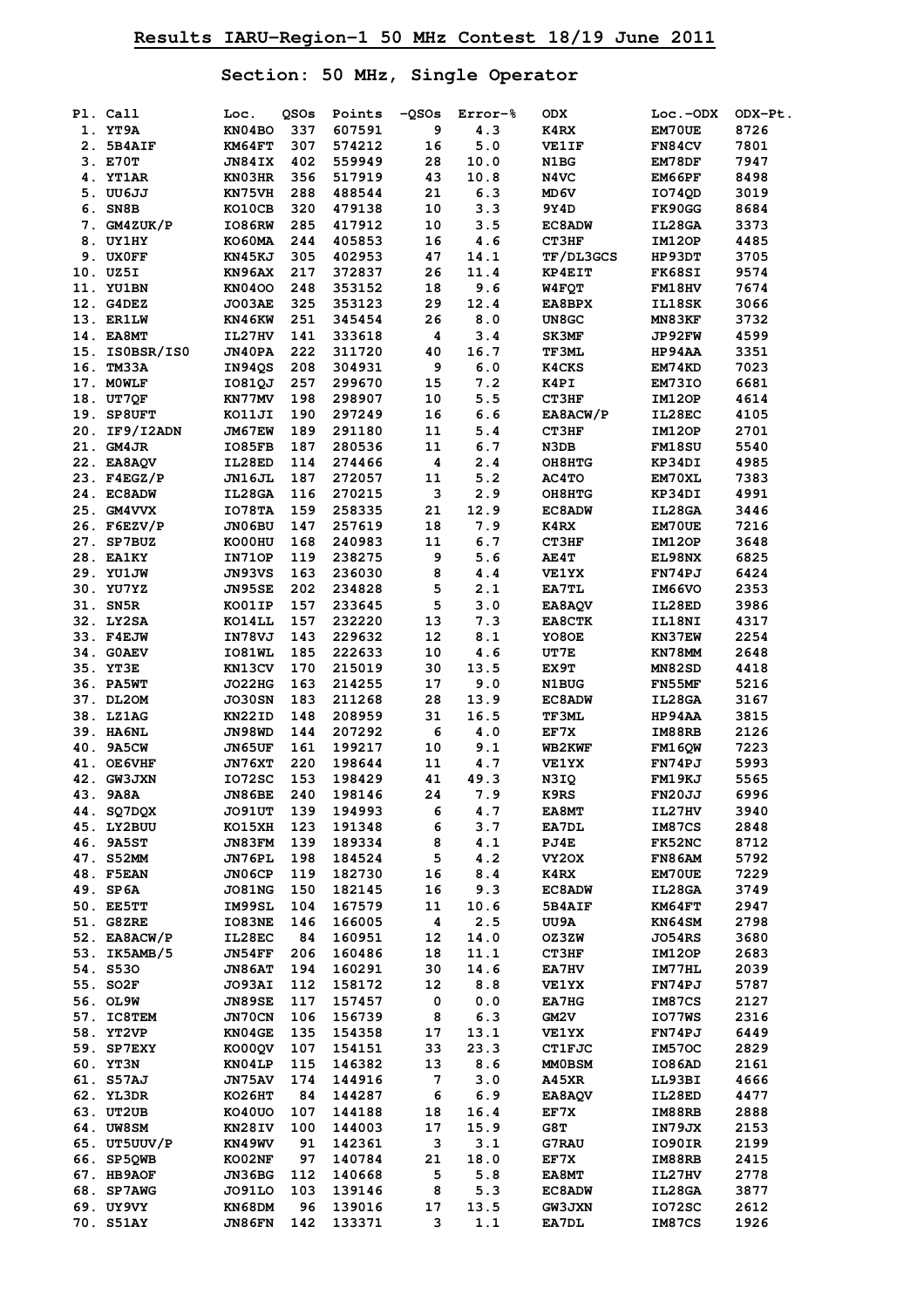| Pl. Call                   | Loc.          | QSOs | Points | $-Q$ SOs     | Error-%   | <b>ODX</b>    | $Loc.-ODX$    | ODX-Pt. |
|----------------------------|---------------|------|--------|--------------|-----------|---------------|---------------|---------|
| 71. IH9YMC                 | JM56XT        | 78   | 131824 | 19           | 18.8      | GM4ZUK/P      | IO86RW        | 2483    |
| 72. F6GPT                  | IN94SW        | 70   | 127680 | $\mathbf{2}$ | 2.3       | WA4CQG        | EM72FO        | 7164    |
| 73. MOMCV                  | JO01AL        | 132  | 127272 | 5            | 3.9       | UT7E          | KN78MM        | 2499    |
| 74. PA8KM                  | JO32BS        | 95   | 123401 | 4            | 5.2       | <b>VE1YX</b>  | FN74PJ        | 5077    |
| 75. PC7M                   | <b>JO32GF</b> | 88   | 121942 | 4            | 3.9       | N3DB          | <b>FM18SU</b> | 6267    |
| 76. YL3HA                  | KO26DW        | 72   | 121338 | 6            | 7.9       | EF7X          | IM88RB        | 2874    |
| 77. UX2SB                  |               | 90   | 120576 |              |           |               |               | 2260    |
|                            | KN28IX        |      |        | 10           | 11.6      | EA2VE/1       | IN83FD        |         |
| <b>78. PA1TK</b>           | J022IJ        | 94   | 117775 | 13           | 11.8      | <b>VE1YX</b>  | FN74PJ        | 5001    |
| 79. EA8CTK                 | IL18NI        | 55   | 116385 | 15           | 25.5      | LY2SA         | KO14LL        | 4317    |
| 80. G4HGI                  | IO83PL        | 102  | 113987 | 5            | 5.1       | <b>Z30A</b>   | KN11CE        | 2303    |
| 81. GOHVO                  | IO81UX        | 87   | 113789 | 5            | $\bf 7.1$ | UR5FAV        | KN45JI        | 2378    |
| 82. OP7V                   | <b>JO10WU</b> | 114  | 111524 | 16           | 16.2      | UZ4E          | KN77AR        | 2200    |
| 83. SQ9IAU                 | KN09FX        | 79   | 111194 | $\mathbf 1$  | 1.6       | EA5XC         | IM88PG        | 2247    |
| 84. YO5OHY                 | KN17SP        | 71   | 109494 | 1            | 1.6       | EA2VE/1       | IN83FD        | 2162    |
| 85. EA8BWY                 | IL18UK        | 55   | 109283 | ${\bf 11}$   | 18.6      | SM4DHF        | JO79SG        | 4194    |
| 86. PA7AL                  | <b>JO23VG</b> | 82   | 105493 | 7            | 6.4       | UU6JJ         | KN75VH        | 2328    |
| 87. PE1EWR                 | JO11SL        | 87   | 104853 | 8            | 9.4       | SV5BYR/5      | KM36VC        | 2569    |
| 88. IWOHLG                 | JN61WL        | 77   | 104794 | 2            | 2.8       | <b>GM2V</b>   | IO77WS        | 2213    |
| 89. IW2DOY                 | JN45NJ        | 101  | 103206 | 3            | 1.6       | EA8MT         | IL27HV        | 2906    |
|                            |               |      |        |              |           |               |               |         |
| 90. SM5FQQ                 | <b>JO89HO</b> | 70   | 102254 | 3            | 4.4       | IS0BSR/IS0    | JN40PA        | 2238    |
| 91. S51D                   | JN75RX        | 100  | 97666  | 8            | 8.4       | <b>SK3MF</b>  | JP92FW        | 1896    |
| 92. 9A9R                   | JN85EI        | 122  | 97534  | 8            | 7.8       | <b>MSOINT</b> | <b>IO57QT</b> | 2193    |
| 93. SP9BRP                 | JO90XA        | 74   | 97498  | 7            | 8.9       | EF7X          | IM88RB        | 2223    |
| 94. F4CRE                  | IN96RN        | 74   | 97491  | 1            | 1.7       | <b>EC8ADW</b> | IL28GA        | 2439    |
| 95. PA3EWP                 | <b>JO21GU</b> | 79   | 94646  | 8            | 11.7      | <b>VE1YX</b>  | FN74PJ        | 5009    |
| 96. G8APB                  | IO83WD        | 68   | 93513  | 13           | 17.5      | UT8IO         | KN87UC        | 2879    |
| 97. SN2C                   | <b>JO93GX</b> | 66   | 93173  | 4            | 5.3       | EA8AQV        | IL28ED        | 3987    |
| 98. F4FDA                  | IN87CV        | 64   | 93139  | 2            | 4.1       | EA8AQV        | IL28ED        | 2422    |
| 99. S570                   | <b>JN86DT</b> | 91   | 92442  | 9            | 9.6       | EB7BMV        | IM67WI        | 2118    |
| 100. SM4UEF                | JP70HX        | 56   | 91779  | 5            | 8.1       | EB5HRX        | IM99TL        | 2604    |
| 101. YO7MGG                |               |      | 91611  | 17           |           |               |               |         |
|                            | KN14VH        | 74   |        |              | 20.7      | G8T           | IN79JX        | 2266    |
| 102. SP4TKR                | KO04FA        | 60   | 91491  | 5            | 5.9       | <b>VE1YX</b>  | FN74PJ        | 5896    |
| 103. S54X                  | <b>JN76SJ</b> | 91   | 91413  | 14           | 8.9       | CT3HF         | IM120P        | 3136    |
| 104. SP3MCY                | JO71IR        | 69   | 90702  | 2            | 2.7       | <b>VE1YX</b>  | FN74PJ        | 5662    |
| 105. G3VKW                 | IO90WX        | 79   | 90254  | 4            | 6.1       | UT7E          | KN78MM        | 2518    |
| 106. G8CQA/P               | IO81XW        | 79   | 89531  | 4            | 7.0       | UU9A          | KN64SM        | 2731    |
| 107. YT1Q                  | KN04KA        | 77   | 89465  | 7            | 4.4       | MD 6V         | I074QD        | 2154    |
| 108. F5GGL                 | IN94RS        | 59   | 89320  | 14           | 21.9      | EA8MT         | IL27HV        | 2292    |
| 109. UR4LRG                | KO80EA        | 56   | 87731  | 4            | 6.2       | 9H6A          | JM75GV        | 2356    |
| 110. OM3ID                 | <b>JN88ME</b> | 79   | 86344  | 11           | 13.2      | EA7HG         | IM87CS        | 2043    |
| 111. LY2NA                 | KO15JC        | 58   | 84918  | 27           | 31.6      | ED2Y          | IN82NU        | 2295    |
| 112. EA3AYQ                | <b>JN11MS</b> | 64   | 84603  | 11           | 14.4      | YL2AO         | <b>KO06WK</b> | 2117    |
| 113. UT8IM                 | KN87SC        | 56   | 83786  | 5            | 8.0       | HB9WW         | JN37KB        | 2308    |
|                            |               | 73   |        | 11           |           | UU6JJ         |               | 2155    |
| 114. HB9CQL<br>115. EB5HRX | JN37UM        |      | 82570  |              | 13.7      |               | KN75VH        |         |
|                            | IM99TL        | 56   | 81137  | 2            | 3.8       | <b>SM4UEF</b> | JP70HX        | 2604    |
| 116. EA1CCM                | IN52PG        | 56   | 80520  | 7            | 11.9      | SK3MF         | JP92FW        | 2896    |
| 117. SP3HTF                | JO72PR        | 58   | 80437  | 1            | 1.5       | <b>EA8AQV</b> | IL28ED        | 3730    |
| 118. IK3CAG                | JN65CM        | 72   | 79987  | 29           | 28.9      | 5B4AIF        | KM64FT        | 2084    |
| 119. SQ2CDK                | JO93DU        | 59   | 79985  | 2            | 3.2       | <b>EA1CJ</b>  | IN71SW        | 2137    |
| <b>120. EA1HRR</b>         | <b>IN83JJ</b> | 52   | 79984  | 6            | 10.4      | YO7LFV        | KN15VE        | 2149    |
| 121. F2BJ                  | IN94RS        | 50   | 77688  | 5            | 15.9      | <b>W1IPL</b>  | FN54FC        | 5306    |
| 122. F1FPL                 | JN09LE        | 64   | 76508  | 1            | 0.6       | YO9XC         | KN35JD        | 1994    |
| 123. YL2CP                 | KO27PH        | 46   | 75989  | 6            | 12.8      | 9H6A          | JM75GV        | 2513    |
| 124. OMODC                 | KN09OH        | 58   | 75484  | з            | 5.0       | G8T           | IN79JX        | 1894    |
| 125. SP6HED                | JO80IL        | 63   | 74573  | 7            | 8.7       | EB7COL        | IM77AG        | 2321    |
| 126. YO4WZ/P               | KN44AI        | 59   | 71290  | 5            | 6.8       | <b>EA3ATO</b> | JN02WC        | 2126    |
| 127. UY50Z                 | KN77MT        | 51   | 71211  | 4            | 10.1      | G3Z           | IO82NN        | 2718    |
| 128. YO9FHB/P              |               | 62   | 70937  |              | 14.0      | OP2A          |               | 1898    |
|                            | <b>KN44AI</b> |      |        | 8            |           |               | <b>JO20GX</b> |         |
| 129. SP8WJW                | KN09SR        | 50   | 70897  | 14           | 22.6      | EF7X          | IM88RB        | 2310    |
| 130. G3YJR                 | IO93FJ        | 55   | 70589  | 4            | 8.5       | YO7LGI        | KN14XO        | 2086    |
| 131. S56P                  | JN76PO        | 86   | 70440  | з            | 1.8       | <b>MSOINT</b> | <b>IO57QT</b> | 2034    |
| 132. YT1JN                 | KN04IG        | 52   | 69430  | 1            | 1.6       | MD6V          | IO74QD        | 2126    |
| 133. LZ1FH                 | KN12MO        | 59   | 69185  | 8            | 14.2      | LA3HPA        | JP50QM        | 2142    |
| 134. GW8ASD                | IO83LB        | 69   | 68517  | 2            | 3.9       | YO3APJ        | KN34AL        | 2315    |
| 135. SP1FPG                | JO73GN        | 54   | 68185  | 3            | 4.8       | EE5TT         | IM99SL        | 1934    |
| 136. YO7LBX/P              | KN150B        | 61   | 68170  | 2            | 5.1       | MD 6V         | I074QD        | 2226    |
| 137. YL3DX                 | KO27CC        | 52   | 67938  | 1            | 2.0       | 9H6A          | JM75GV        | 2467    |
| 138. OE3REC                | <b>JN88HE</b> | 54   | 67688  | 6            | 6.0       | CR5M          | IN61CB        | 2078    |
| 139. F50QL                 | IN96TI        | 57   | 67335  | 8            | 14.0      | EA8AQV        | IL28ED        | 2424    |
| 140. SP6GF                 | <b>JO81AP</b> | 51   | 66937  | 2            | 4.8       | EF7X          | IM88RB        | 2093    |
| 141. IZ5HQB/5              | JN53NR        | 64   | 66765  | 4            | 9.0       | UU6JJ         | KN75VH        | 1956    |
|                            |               |      |        |              |           |               |               |         |
| 142. EA4HW                 | <b>IN70WO</b> | 43   | 65824  | 4            | 10.4      | SN8B          | KO10CB        | 2295    |
| 143. GOCDA                 | <b>IO83SJ</b> | 49   | 65291  | 1            | $2.2\,$   | <b>YT1AR</b>  | KN03HR        | 1997    |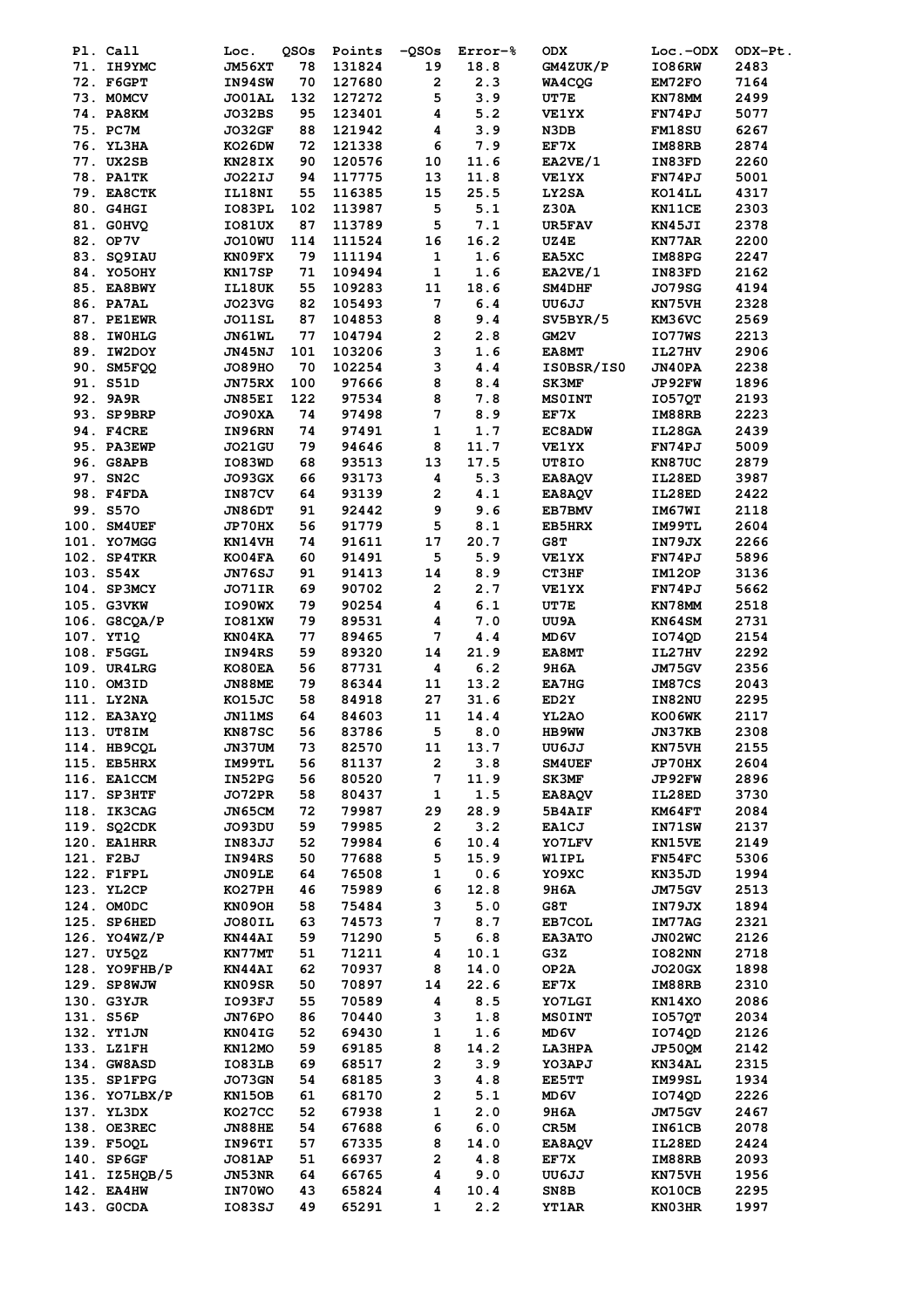| Pl. Call      | Loc.          | QSOs | Points | $-Q$ SOs    | Error-%               | <b>ODX</b>    | $Loc.-ODX$    | ODX-Pt. |
|---------------|---------------|------|--------|-------------|-----------------------|---------------|---------------|---------|
| 144. F5TMJ/P  | JN03VP        | 45   | 65248  | 8           | 13.0                  | <b>EA8MT</b>  | IL27HV        | 2329    |
| 145. S56FQC   | JN75DN        | 75   | 63482  | 10          | 14.5                  | GM4VVX        | IO78TA        | 1877    |
| 146. S57S     | JN76JB        | 78   | 63005  | 5           | 10.9                  | A45XR         | LL93BI        | 4617    |
| 147. EA8BQM   | IL27HW        | 29   | 62831  | 3           | 4.2                   | <b>LA8AV</b>  | <b>JO49WS</b> | 4025    |
| 148. G7TWC    | I091V0        | 54   | 62266  | 4           | 7.0                   | YQ8Q          | KN27SK        | 1905    |
| 149. 9A7KFF   | <b>JN750C</b> | 81   | 62181  | 2           | 0.2                   | <b>SK3MF</b>  | JP92FW        | 1994    |
| 150. F5DRD    | <b>JO10GA</b> | 46   | 61888  | 3           | 6.5                   | <b>UY1HY</b>  | KO60MA        | 2164    |
| 151. EA5GLN   | IM98HF        | 35   | 61686  | 3           | 9.2                   | <b>KB3RHR</b> | EN90SA        | 6585    |
| 152. 9A6Z     | <b>JN75SL</b> | 71   | 61501  | з           | 5.9                   | GM4VVX        | IO78TA        | 1942    |
| 153. F5SUL    | IN87XH        | 42   | 60766  | 1           | 2.6                   | YQ8Q          | KN27SK        | 2067    |
| 154. G1MZD    | <b>IO920B</b> | 54   | 60709  | 3           | 2.6                   | 5B4AIF        | KM64FT        | 3255    |
| 155. LZ2ZY    | KN130T        | 43   | 60677  | 5           | 11.2                  | GM4ZUK/P      | <b>IO86RW</b> | 2314    |
| 156. SP5DDJ   | KO02MA        | 39   | 59379  | 0           | 0.0                   | EF7X          | IM88RB        | 2398    |
| 157. EB7COL   | IM77AG        | 43   | 58986  | 7           | 28.1                  | 5B4AIF        | KM64FT        | 3442    |
| 158. UT8IO    | KN87UC        | 36   | 57498  | 5           | 17.4                  | F6KHM         | IN78RJ        | 3122    |
| 159. E7/S56A  | <b>JN93GU</b> | 52   | 56047  | 3           | $\bf 5.0$             | GW4Z          | IO72QT        | 1969    |
| 160. F4ULC    | <b>JN06FU</b> | 43   | 55778  | 24          | 39.2                  | UR5LCV        | KO80AC        | 2623    |
| 161. LZ1BXA   | KN21DV        | 40   | 55476  | 15          | 24.8                  | OZ8MW         | <b>JO46QE</b> | 1917    |
| 162. G4DDL    | IO91PJ        | 50   | 55368  | 5           | 4.3                   | TF3ML         | HP94AA        | 1870    |
| 163. OM5MX    | JN98BG        | 40   | 55035  | 4           | 8.6                   | EA7HG         | IM87CS        | 2119    |
| 164. 2E0VXX/P | IO92BA        | 50   | 54992  | 10          | 15.1                  | <b>LZ1AG</b>  | KN22ID        | 2275    |
| 165. 9A2EY    | <b>JN85AT</b> | 40   | 54363  | 0           | $0.0$                 | <b>EA7HG</b>  | IM87CS        | 1865    |
| 166. SP6OWY   |               | 42   | 54306  | 2           |                       |               |               |         |
|               | JO80FU        |      |        |             | 5.2                   | EE5M          | IM98PO        | 1914    |
| 167. EC4TR    | IN80ER        | 38   | 54009  | 0           | 0.0                   | HA8FM         | KN06AG        | 1998    |
| 168. EA7HV    | IM77HL        | 39   | 52946  | 7           | 17.8                  | LY2SA         | KO14LL        | 2858    |
| 169. EA3TJ    | JN01WV        | 42   | 52685  | 4           | 10.7                  | <b>EA8CTK</b> | IL18NI        | 2266    |
| 170. HB9CZF   | JN47CH        | 49   | 52564  | 3           | 6.9                   | UZ5I          | KN96AX        | 2243    |
| 171. 9A1DL    | JN95CD        | 41   | 52405  | 2           | 3.6                   | <b>MMOGPZ</b> | IO75WS        | 1960    |
| 172. EA4LU    | IM68TV        | 31   | 52102  | з           | 8.0                   | 9A5Y          | JN85PO        | 2077    |
| 173. HB9CEX   | JN47DM        | 67   | 52044  | 8           | 9.4                   | <b>EA8BWY</b> | IL18UK        | 3000    |
| 174. LZ2JA    | KN23UX        | 38   | 51966  | з           | 7.3                   | G3Z           | <b>IO82NN</b> | 2302    |
| 175. G8CLY    | IO91UT        | 39   | 48442  | 4           | 8.1                   | 5B4AIF        | KM64FT        | 3212    |
| 176. SQ9IDE   | JN99KX        | 45   | 48260  | 3           | 6.1                   | EE5M          | IM98PO        | 1997    |
| 177. EA3ATO   | JN02WC        | 40   | 48227  | 23          | 39.5                  | <b>EA8CTK</b> | IL18NI        | 2280    |
| 178. G8ONK    | <b>IO83MR</b> | 47   | 47245  | 3           | 9.0                   | YT3E          | KN13CV        | 2127    |
| 179. G3RLE    | I083V0        | 31   | 45051  | 0           | 0.0                   | <b>TA2ZAF</b> | KM69KV        | 3034    |
| 180. IV3DXW   | <b>JN65QQ</b> | 38   | 44854  | 6           | 12.6                  | CT3HF         | IM12OP        | 2953    |
| 181. SQ1SDX   | JO73FK        | 34   | 43766  | 7           | 17.4                  | <b>EA1CJ</b>  | IN71SW        | 1898    |
| 182. F4FJK    | JN18AB        | 33   | 43708  | 4           | 9.2                   | <b>UY1HY</b>  | KO60MA        | 2254    |
| 183. I4JEE    | JN54TU        | 50   | 41835  | 3           | 7.9                   | UZ5I          | KN96AX        | 2048    |
| 184. S58RU    | JN65WM        | 47   | 41443  | 5           | 6.7                   | <b>GM1KHU</b> | <b>IO87QI</b> | 1735    |
| 185. F1TXI    | IN96VK        | 37   | 41159  | 2           | 1.4                   | <b>5B4AIF</b> | KM64FT        | 3017    |
| 186. IZ2JNN   | JN45PM        | 42   | 40567  | 3           | 7.0                   | UT7QF         | KN77MV        | 1972    |
| 187. EA1BFZ   | IN81SS        | 25   | 40477  | 1           | 4.5                   | SN5R          | KO01IP        | 2067    |
| 188. LY1CO    | KO15XI        | 27   | 40007  | 12          | 29.3                  | ED2Y          | IN82NU        | 2374    |
| 189. M/YO4RDW | IO90BR        | 25   | 39817  | $\mathbf 1$ | 3.9                   | YQ8Q          | KN27SK        | 2018    |
| 190. G8LZE    | 1091SO        | 36   | 39353  | 6           | 8.8                   | EC8ADW        | IL28GA        | 2906    |
| 191. PAOMIR   | JO22LL        | 32   | 39345  | 6           | 14.4                  | UU6JJ         | KN75VH        | 2370    |
| 192. I1/F8ENY | JN44IR        | 32   | 39258  | 3           | 16.9                  | <b>UR4LRG</b> | KO80EA        | 2152    |
| 193. SP9CLO   | KO00GD        | 28   | 38910  | 3           | 10.4                  | EF7X          | IM88RB        | 2266    |
| 194. SM6UOL   | <b>JO57WU</b> | 26   | 38436  | 7           | 21.4                  | LZ2ZY         | KN130T        | 1748    |
| 195. 9A4VM    |               | 41   | 37999  | 0           | ${\bf 0}$ . ${\bf 0}$ | <b>GM4VVX</b> | IO78TA        | 1960    |
| 196. YO8BGE   | <b>JN85FS</b> |      |        |             |                       |               |               |         |
|               | KN36HW        | 30   | 37845  | 1           | 3.7                   | EA2VE/1       | IN83FD        | 2393    |
| 197. EB7BMV   | IM67WI        | 25   | 37781  | 4           | 18.6                  | 5B4AIF        | KM64FT        | 3455    |
| 198. LY1R     | KO14RV        | 24   | 37757  | 8           | 31.9                  | ED3L          | JN11GW        | 2097    |
| 199. НВ9СХК   | JN47PM        | 29   | 37692  | 2           | 8.5                   | UZ5I          | KN96AX        | 2159    |
| 200. GOOWP    | IO83LM        | 29   | 36886  | 0           | $0.0$                 | YT2F          | KN03KU        | 2044    |
| 201. UR5FEL   | KN56IL        | 28   | 36163  | 3           | 6.5                   | GJ6YB/P       | IN89WG        | 2449    |
| 202. HB9EXO   | JN36NW        | 39   | 35826  | з           | 13.1                  | UU9A          | KN64SM        | 2059    |
| 203. YO4FEO   | KN45JD        | 37   | 35417  | 6           | 15.6                  | PA6M          | JO21JP        | 1903    |
| 204. LY3UE    | KO24OP        | 23   | 35096  | 4           | 16.7                  | EA2VE/1       | IN83FD        | 2435    |
| 205. SQ1VAA   | <b>JO720W</b> | 25   | 34892  | 0           | 0.0                   | EE5M          | IM98PO        | 2007    |
| 206. EA5EV    | IM97KX        | 22   | 34693  | 2           | 11.6                  | SN8B          | KO10CB        | 2284    |
| 207. SP4SKN/2 | JO94EI        | 26   | 34575  | 10          | 27.5                  | ED2Y          | IN82NU        | 2006    |
| 208. OM2FY    | <b>JN88OD</b> | 28   | 34250  | 2           | 4.8                   | EF7X          | IM88RB        | 1948    |
| 209. DL4JU    | <b>JO31LF</b> | 28   | 33789  | 7           | 22.0                  | UT7QF         | KN77MV        | 2047    |
| 210. SMORCL   | <b>JO89VK</b> | 21   | 32924  | 1           | 4.9                   | IS0BSR/IS0    | <b>JN40PA</b> | 2240    |
| 211. 9A3QB    | JN95HN        | 36   | 32549  | 5           | 19.2                  | <b>MMOGPZ</b> | IO75WS        | 1950    |
| 212. EA1GA    | IN52QR        | 24   | 32498  | 0           | $0.0$                 | EA8MT         | IL27HV        | 1758    |
| 213. OM6CV    | JN99LD        | 28   | 31839  | 2           | 8.7                   | EE5M          | IM98PO        | 1955    |
| 214. S59GS    | <b>JN7500</b> | 29   | 31525  | 1           | 3.8                   | GM4ZUK/P      | IO86RW        | 1755    |
| 215. YL2IV    | KO06OL        | 20   | 30974  | 6           | 23.4                  | ED3L          | JN11GW        | 2097    |
| 216. HG2011EU | <b>JN970G</b> | 23   | 30918  | 0           | $0.0$                 | MD6V          | I074QD        | 1833    |
| 217. UX5NW    | KN28IW        | 23   | 29740  | 10          | 33.4                  | G8T           | IN79JX        | 2152    |
| 218. UT2SW    | KN19WB        | 26   | 29424  | 14          | 44.5                  | GW2OP/P       | I0710P        | 2041    |
|               |               |      |        |             |                       |               |               |         |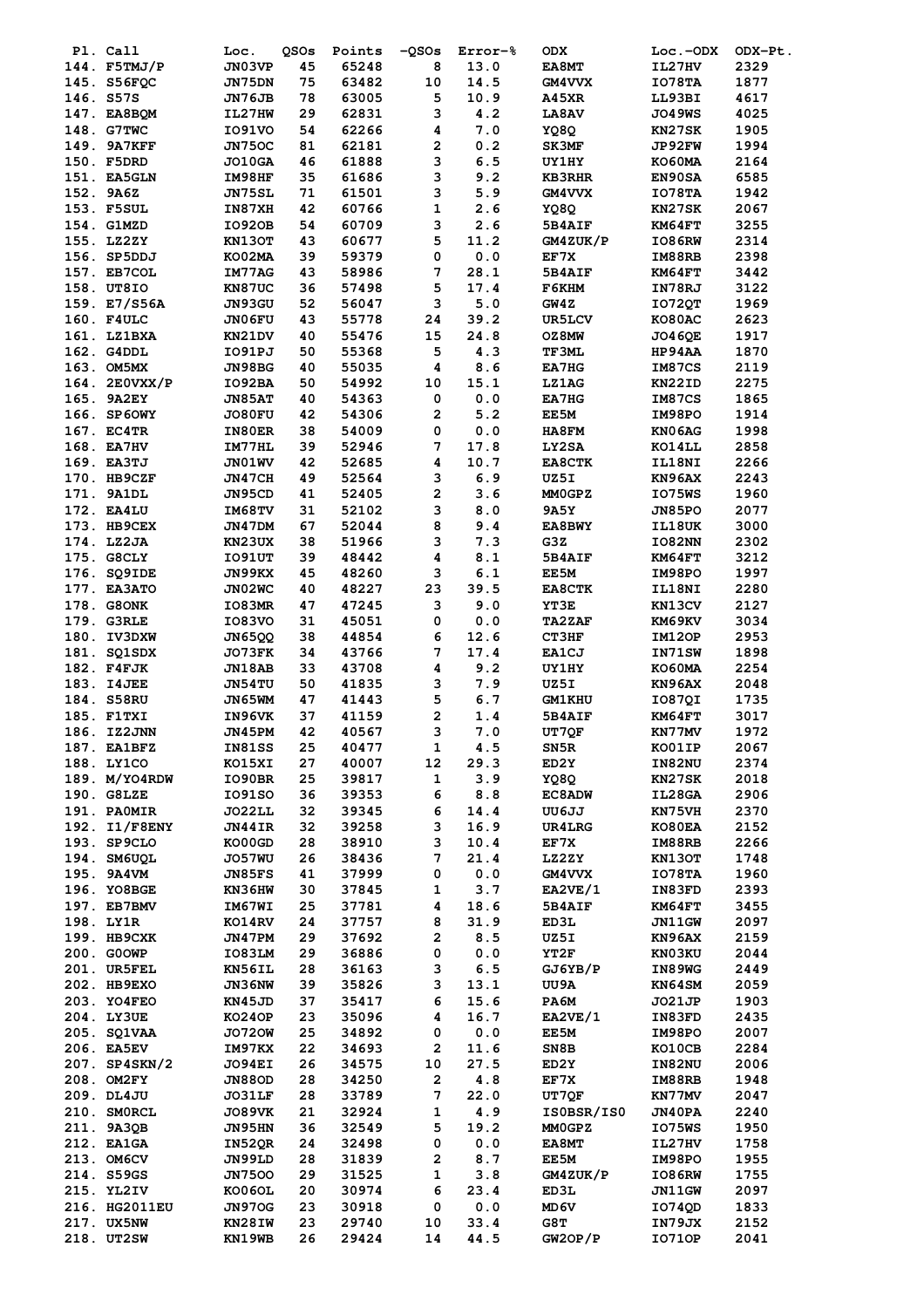| Pl. Call                   | Loc.                    | QSOs     | Points         | $-QSOS$                 | Error-%               | ODX            | $Loc.-ODX$       | ODX-Pt.      |
|----------------------------|-------------------------|----------|----------------|-------------------------|-----------------------|----------------|------------------|--------------|
| 219. SP9EYX                | JO90DE                  | 26       | 29249          | 5                       | 18.4                  | G8T            | IN79JX           | 1671         |
| 220. IK4LFI                | JN54FL                  | 26       | 28846          | $\mathbf 1$             | 0.7                   | UZ4E           | KN77AR           | 1847         |
| 221. EA3DKP                | JN12NG                  | 23       | 28161          | 4                       | 14.4                  | <b>EA8MT</b>   | IL27HV           | 2312         |
| 222. SP7RFE                | KO01CX                  | 20       | 28032          | 4                       | 17.4                  | EF7X           | IM88RB           | 2347         |
| 223. IW2CAM                | JN45RP                  | 24       | 27985          | 1                       | ${\bf 4}$ . ${\bf 0}$ | OH7UV          | KP33MQ           | 2286         |
| 224. F/M5AEF               | IN98OP                  | 31       | 27967          | 5                       | 17.0                  | IT9TYR         | JM78QF           | 1739         |
| 225. 9A2XW                 | JN75SM                  | 35       | 26973          | 3                       | 5.9                   | <b>GM4VVX</b>  | IO78TA           | 1938         |
| 226. EA2DLM                | IN91NP                  | 15       | 25850          | 9                       | 30.2                  | <b>EA8CTK</b>  | IL18NI           | 2069         |
| 227. 9A4W                  | JN83GJ                  | 21       | 25605          | 0                       | $0.0$                 | MD 6V          | IO74QD           | 1946         |
| 228. G4NDM                 | IO92KW                  | 25       | 25416          | 2                       | 7.7                   | YQ8Q           | KN27SK           | 1982         |
| 229. SP3NYF                | JO72PR                  | 20       | 25409          | 2                       | 11.2                  | EE5M           | IM98PO           | 1994         |
| 230. PA5KT                 | <b>JO11WL</b>           | 23       | 25379          | $\overline{\mathbf{2}}$ | 9.8                   | <b>LZ1YG</b>   | <b>KN22QO</b>    | 1895         |
| 231. PAOFEI                | JO33BC                  | 20       | 25197          | 1                       | 5.2                   | UU9A           | KN64SM           | 2205         |
| 232. F1HOX                 | <b>JN05AO</b>           | 19       | 24233          | 3                       | 14.2                  | <b>VE1YX</b>   | FN74PJ           | 4950         |
| 233. SQ3RPM                | <b>JO81RW</b>           | 17       | 24006          | 3                       | 14.2                  | EB2AM          | IN83SH           | 1766         |
| 234. SQ3BMW                | JO71NP                  | 20       | 23968          | 5                       | 24.5                  | EA2VE/1        | IN83FD           | 1686         |
| 235. SP3UQG                | <b>JO830E</b>           | 17       | 22818          | 8                       | 32.5                  | EA2VE/1        | IN83FD           | 1890         |
| 236. S51AF                 | JN75UX                  | 46       | 22667          | 0                       | $0.0$                 | <b>US1IV</b>   | KN87XX           | 1697         |
| 237. SP7HGT                | KO10AN                  | 16       | 22052          | 3                       | 12.6                  | G8T            | IN79JX           | 1927         |
| 238. EA3TA                 | JN11AM                  | 16       | 22002          | 5                       | 24.6                  | YQ8Q           | KN27SK           | 1969         |
| 239. ISOBGL                | JM49MG                  | 15       | 21619          | 7                       | 34.3                  | 5B4AIF         | KM64FT           | 2131         |
| 240. S59DBC                | <b>JN86CQ</b>           | 31       | 21423          | 3                       | 10.9                  | UZ5I           | KN96AX           | 1656         |
| 241. 9A3ST                 | JN75BB                  | 18       | 21360          | 0                       | $0.0$                 | MM3T           | <b>IO75XR</b>    | 1742         |
| 242. IK2QIN                | JN45NL                  | 24       | 21359          | 0                       | 0.0                   | <b>TA2ZAF</b>  | KM69KV           | 2030         |
| 243. GI4DOH                | IO74DP                  | 19       | 21205          | 4                       | 18.5                  | OH3MF          | KP20FR           | 1896         |
| 244. SO1RON                | JO73FL                  | 16       | 20968          | 4                       | 20.6                  | <b>9H6A</b>    | JM75GV           | 1956         |
| 245. LZ1VPV                | KN22TL                  | 15       | 20423          | 1                       | 4.6                   | ON8DM          | JO10JS           | 1962         |
| 246. ED3S                  | JN12NI                  | 14       | 20395          | 0                       | 0.0                   | YL3DR          | KO26HT           | 2215         |
| 247. F6GEU                 | IN97TK                  | 14       | 20376          | 6                       | 19.1                  | YO5BQQ         | KN17KT           | 1737         |
| 248. 9A4WW                 | <b>JN85AO</b>           | 28       | 20316          | 2                       | 4.1                   | UZ5I           | KN96AX           | 1692         |
| 249. F1MKC                 | JN05TR                  | 13       | 20117          | $\mathbf 1$             | 1.1                   | YO7LFV         | KN15VE           | 1725         |
| 250. GMOPWS                | IO87CG                  | 12       | 19679          | 10                      | 45.6                  | HA8FM          | KN06AG           | 2029         |
| 251. LZ3DJ                 | KN12QP                  | 13       | 19615          | 3                       | 26.3                  | TM1W           | IN88AI           | 2210         |
| 252. S55Z                  | JN76HB                  | 21       | 18388          | 3                       | 18.3                  | CT3HF          | <b>IM120P</b>    | 3058         |
| 253. LZ1WF                 | KN21IX                  | 15       | 18155          | 15                      | 52.8                  | YL2GP          | KO27AA           | 1674         |
| 254. LZ2CM                 | <b>KN1300</b>           | 17<br>14 | 17641<br>17500 | 3<br>5                  | 23.7<br>29.7          | GW2OP/P        | I0710P           | 2264<br>2074 |
| 255. LZ1IQ                 | KN12PO                  | 18       |                |                         |                       | G4DEZ          | <b>JO03AE</b>    |              |
| 256. S57EA                 | JN76HE                  |          | 17388          | 1<br>0                  | 8.2                   | UU6JJ<br>EA8MT | KN75VH           | 1641         |
| 257. EA5HMW<br>258. HB9DRS | JN00FL<br><b>JN37SN</b> | 14<br>20 | 17282<br>17212 | 4                       | $0.0$<br>18.1         | UU9A           | IL27HV<br>KN64SM | 2014<br>2026 |
| 259. OM7LM                 | JN98NN                  | 17       | 17108          | $\mathbf{2}$            | 18.0                  | <b>MM3T</b>    | I075XR           | 1759         |
| 260. DF7LS                 | <b>JO54AB</b>           | 12       | 16918          | 2                       | 13.9                  | SV1DPI         | KM08QP           | 1917         |
| 261. SN9I                  | JO90GJ                  | 15       | 16886          | 1                       | 5.5                   | G8T            | IN79JX           | 1685         |
| 262. EB1EDT                | IN53VD                  | 11       | 16762          | 1                       | 6.2                   | <b>VE1YX</b>   | FN74PJ           | 4447         |
| 263. SP9NWN                | <b>JO900G</b>           | 13       | 16594          | 0                       | $0.0$                 | EF7X           | IM88RB           | 2189         |
| 264. MOBAO/P               | IO80LV                  | 18       | 16432          | 1                       | 8.4                   | YQ8Q           | KN27SK           | 2100         |
| 265. DH5MM                 | JO52TD                  | 13       | 16325          | 1                       | 6.2                   | UU9A           | KN64SM           | 1819         |
| 266. F5CQ                  | <b>IN88XF</b>           | 16       | 16265          | 3                       | 11.7                  | UU6JJ          | KN75VH           | 2871         |
| 267. PA0EMO                | JO23TE                  | 14       | 16042          | 2                       | 13.6                  | YT2F           | KN03KU           | 1524         |
| 268. EA6ZS                 | JM19KM                  | 12       | 15913          | 2                       | 16.4                  | SP7AWG         | JO91LO           | 1829         |
| 269. HA2QW                 | <b>JN97EN</b>           | 12       | 15579          | 2                       | 15.0                  | GM4JR          | IO85FB           | 1727         |
| 270. G8EOP                 | IO93EO                  | 14       | 15333          | 1                       | 10.8                  | YQ8Q           | KN27SK           | 2026         |
| 271. 9A2BW                 | JN83GJ                  | 16       | 15292          | 3                       | 24.2                  | UZ5I           | KN96AX           | 1726         |
| 272. 9A4K                  | JN86FJ                  | 23       | 15279          | 0                       | 0.0                   | <b>GI4SNA</b>  | 1064XM           | 1820         |
| 273. EA3CCN                | JN11DN                  | 11       | 14917          | 2                       | 20.7                  | EA8MT          | IL27HV           | 2209         |
| 274. 9A2QP                 | JN86KD                  | 19       | 14529          | 16                      | 52.2                  | GM8OEG         | IO86NM           | 1782         |
| 275. SO9FCF                | JN99UP                  | 11       | 14527          | 2                       | 11.4                  | <b>F4EJW</b>   | IN78VJ           | 1743         |
| 276. SP9UH                 | <b>JO90OH</b>           | 15       | 14290          | 0                       | 0.0                   | EF7X           | IM88RB           | 2192         |
| 277. EA3SD                 | <b>JN11BI</b>           | 11       | 13947          | 2                       | 12.6                  | CT3HF          | IM12OP           | 1933         |
| 278. EA2AVM                | IN82QU                  | 10       | 13841          | 0                       | $0.0$                 | EA8MT          | IL27HV           | 2021         |
| 279. F4EQH                 | IN96LJ                  | 13       | 13813          | 2                       | 10.6                  | YQ8Q           | KN27SK           | 2013         |
| 280. IZ5IMD                | JN53FU                  | 32       | 12860          | 2                       | 10.0                  | 5B4AIF         | KM64FT           | 2134         |
| 281. UT7LK                 | KO80DA                  | 8        | 12856          | 3                       | 24.9                  | IT9VDQ         | JM68QE           | 2239         |
| 282. IWOHLE                | JN61WK                  | 12       | 12772          | 1                       | 11.6                  | GW4Z           | <b>IO72QT</b>    | 1877         |
| 283. SQ9JXG                | JO90LH                  | 10       | 12762          | 2                       | 12.2                  | MD6V           | IO74QD           | 1654         |
| 284. GW3ATZ                | IO83LE                  | 22       | 12367          | 1                       | 0.1                   | <b>YU7AR</b>   | KN05BW           | 1845         |
| 285. IK2YSJ                | JN45MM                  | 13       | 11982          | 2                       | 9.2                   | <b>EC8ADW</b>  | IL28GA           | 2903         |
| 286. LZ2SX                 | KN43BK                  | 9        | 11971          | 1                       | 7.9                   | PC06M          | J0210J           | 1927         |
| 287. G4HHJ                 | IO91US                  | 18       | 11899          | 1                       | 0.2                   | YO8OE          | KN37EW           | 1948         |
| 288. YL2GD                 | KO37ML                  | 10       | 11704          | 0                       | $0.0$                 | GM7PKT/P       | IO76GP           | 1949         |
| 289. G3VYI                 | <b>IO910F</b>           | 14       | 11478          | 4                       | 29.5                  | IT9VDQ         | JM68QE           | 1826         |
| 290. IWOBJP                | JN62CK                  | 7        | 11424          | 0                       | 0.0                   | UU6JJ          | KN75VH           | 1911         |
| 291. 9A5AB                 | JN75VV                  | 15       | 11405          | 0                       | 0.0                   | <b>EA7HG</b>   | IM87CS           | 1851         |
| 292. I3MMB                 | JN65BS                  | 13       | 11355          | 2                       | 11.3                  | <b>UT7QF</b>   | KN77MV           | 1753         |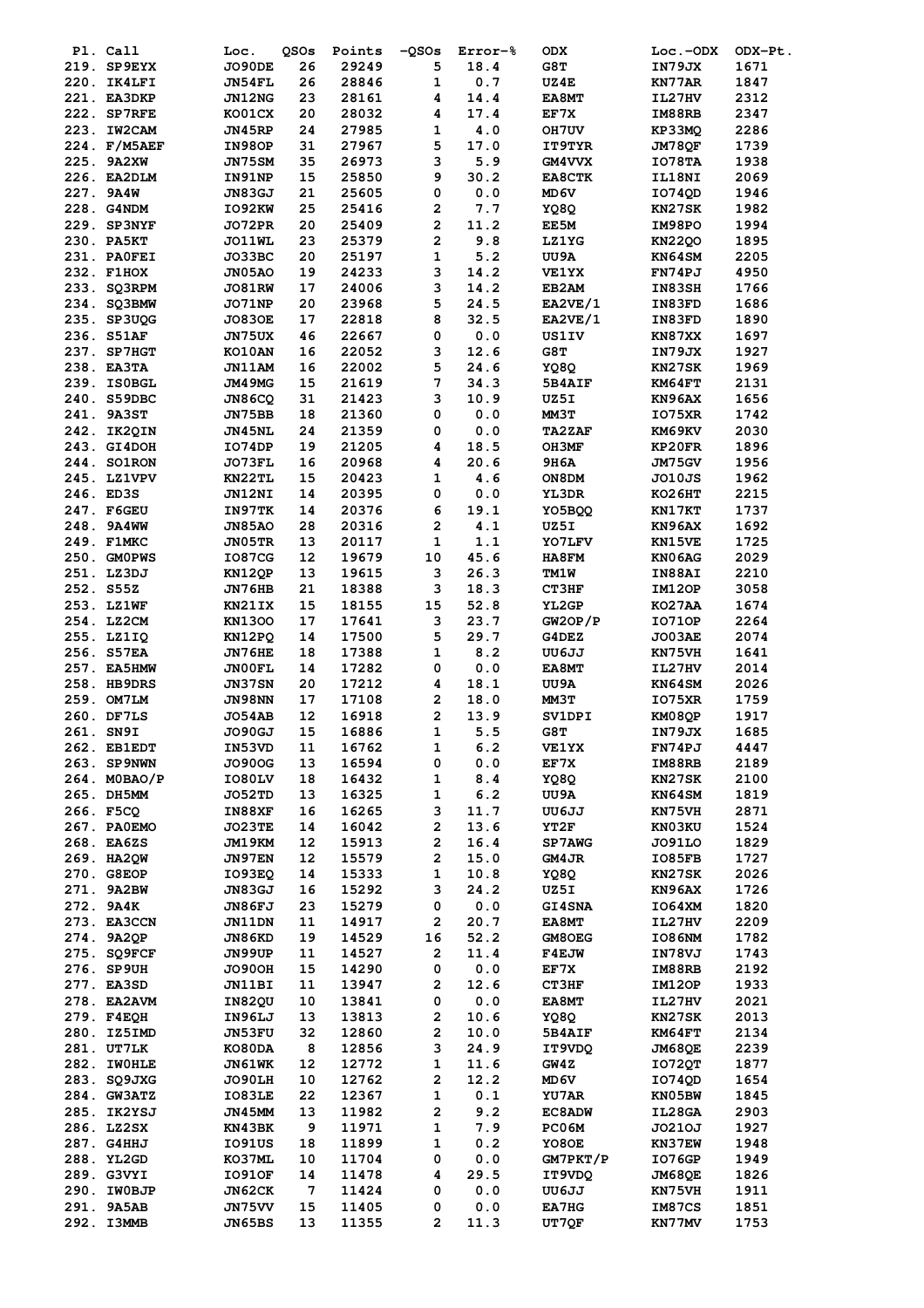|      | Pl. Call      | Loc.          | <b>OSOs</b>    | Points | $-QSOS$        | Error-% | <b>ODX</b>    | Loc.-ODX      | ODX-Pt. |
|------|---------------|---------------|----------------|--------|----------------|---------|---------------|---------------|---------|
|      | 293. G8HGN    | JO01FO        | 23             | 11111  | 1              | 1.1     | <b>YT1AR</b>  | KN03HR        | 1738    |
|      | 294. SO5NPX   | KO02LH        | 8              | 10901  | 1              | 9.4     | G8T           | IN79JX        | 1834    |
|      | 295. EE7C     | IM66UM        | 11             | 10739  | $\overline{2}$ | 20.8    | OE9ICI        | JN47VM        | 1800    |
|      | 296. OK2UFU   | JN79TJ        | 9              | 10697  | 7              | 46.0    | <b>EA5CLH</b> | JM08AR        | 1714    |
|      | 297. EA4CU    | IN80AP        | 9              | 10534  | 0              | 0.0     | HA8FM         | KN06AG        | 2027    |
|      | 298. 9A1IW    | <b>JN75SL</b> | 18             | 10499  | 0              | 0.0     | G3Z           | IO82NN        | 1551    |
|      | 299. IZ3KSS/3 | JN55WV        | 27             | 10441  | 5              | 11.7    | UT7E          | KN78MM        | 1768    |
| 300. | SM5DSF        | <b>JO89CO</b> | 7              | 10382  | 0              | 0.0     | E77A          | <b>JN83SO</b> | 1791    |
| 301. | 2E0BMO        | IO83PO        | 24             | 10308  | 3              | 14.4    | ES2MC         | KO29GG        | 1775    |
|      | 302. EC5CFV/P | IM99TL        | 9              | 9875   | 1              | 16.1    | EA8CTK        | IL18NI        | 1957    |
|      | 303. LZ2RM    | <b>KN130J</b> | 13             | 9469   | 0              | 0.0     | <b>US1IV</b>  | KN87XX        | 1252    |
|      | 304. EA5DFE   | IM97NX        | 5              | 8582   | 0              | 0.0     | OK2KYC        | JN99BM        | 1985    |
|      | 305. YO9IF    | KN25UC        | 8              | 7561   | 6              | 44.5    | OZ2EDR        | <b>JO46XE</b> | 1652    |
|      | 306. G1WKS    | <b>JO01CE</b> | 28             | 7530   | 0              | 0.0     | YO5DAS        | KN17DO        | 1641    |
|      | 307. UR5LAK   | KN89KL        | 4              | 6419   | 1              | 17.3    | S53A          | JN75FT        | 1722    |
|      | 308. SP10     | JO73GK        | 1              | 5573   | 0              | 0.0     | <b>VE1YX</b>  | FN74PJ        | 5573    |
|      | 309. SP1MVG   | JO74JA        | 1              | 5562   | 1              | 22.5    | <b>VE1YX</b>  | FN74PJ        | 5562    |
|      | 310. GOKZT    | IO91WH        | 10             | 5475   | 0              | 0.0     | YO3APJ        | KN34AL        | 2080    |
|      | 311. EA7CU    | IM86SU        | 4              | 5437   | 1              | 20.6    | <b>EA8CTK</b> | IL18NI        | 1646    |
|      | 312. PAOWYS   | <b>JO22XE</b> | 4              | 5420   | 1              | 0.8     | YT2L          | KN03RO        | 1487    |
|      | 313. F8BDO    | JN17JC        | 4              | 5368   | 2              | 36.9    | <b>YU1BN</b>  | <b>KN0400</b> | 1450    |
|      | 314. IZ3KMY   | JN55NI        | 7              | 5170   | 3              | 37.6    | YL3DX         | KO27CC        | 1587    |
|      | 315. OK5ET    | JO70WE        | 4              | 4508   | 3              | 40.8    | UZ5I          | KN96AX        | 1663    |
|      | 316. SM5OU    | JO99BW        | 3              | 4492   | $\overline{a}$ | 36.6    | YT9A          | KN04BO        | 1711    |
|      | 317. IZ3GKI   | JN55VM        | 7              | 4041   | 0              | 0.0     | <b>TA2ZAF</b> | KM69KV        | 1827    |
|      | 318. GM7GDE   | I075VS        | 3              | 3757   | 1              | 30.1    | YU7ACO        | <b>KN050C</b> | 2147    |
|      | 319. ED4T     | IM89AT        | 3              | 3564   | 1              | 32.0    | <b>9H6A</b>   | JM75GV        | 1679    |
|      | 320. F4AOS    | JN06SO        | 3              | 3376   | 0              | 0.0     | <b>GMOFRT</b> | <b>IO87UC</b> | 1197    |
|      | 321. F8BTF    | <b>JN1600</b> | $\overline{a}$ | 3057   | 2              | 48.8    | YO9XC         | KN35JD        | 1826    |
|      | 322. UR5SB    | KN19WA        | 3              | 1743   | 0              | 0.0     | 5B4AIF        | KM64FT        | 1730    |
|      | 323. 2E0TXT/P | IO83TP        | 14             | 1530   | $\overline{a}$ | 52.3    | G3WIR/P       | IO91PK        | 271     |
|      | 324. 2E0JWJ   | <b>IO81VG</b> | 5              | 405    | 0              | 0.0     | GW4Z          | <b>IO720T</b> | 239     |
|      | 325. S51JS    | JN76LI        | 6              | 377    | 1              | 9.2     | <b>9A8A</b>   | JN86BE        | 92      |

## **Section: 50 MHz, Multi Operator**

|    | Pl. Call    | Loc.          | <b>OSOs</b> | Points      | $-0.50s$ | Error-% | <b>ODX</b>    | $Loc.-ODX$    | ODX-Pt. |
|----|-------------|---------------|-------------|-------------|----------|---------|---------------|---------------|---------|
|    | 1. EF7X     | IM88RB        |             | 367 1232372 | 26       | 3.8     | K5UR          | EM35WA        | 7672    |
|    | 2. GJ6YB/P  | IN89WG        |             | 798 1056776 | 38       | 4.9     | KD5M          | EM60RS        | 7090    |
|    | 3. G8T      | IN79JX        | 415         | 726532      | 31       | 7.5     | KD5M          | <b>EM60RS</b> | 6855    |
|    | 4. MD6V     | I0740D        | 610         | 720676      | 36       | 6.1     | 5B50J         | KM64GV        | 3577    |
|    | 5. UU9A     | KN64SM        | 444         | 718216      | 26       | 5.2     | CT3HF         | <b>IM120P</b> | 4494    |
| 6. | <b>TM1W</b> | IN88AI        | 334         | 664173      | 11       | 2.3     | PJ4E          | <b>FK52NC</b> | 7161    |
| 7. | GW4Z        | <b>IO720T</b> | 466         | 609863      | 40       | 8.9     | K4RX          | <b>EM70UE</b> | 6714    |
| 8. | <b>UT7E</b> | KN78MM        | 313         | 519387      | 38       | 10.3    | <b>EA1YV</b>  | <b>IN520C</b> | 3452    |
|    | 9. UZ4E     | KN77AR        | 319         | 479897      | 17       | 5.3     | <b>F5EAN</b>  | <b>JN06CP</b> | 2540    |
|    | 10. GW2OP/P | <b>IO710P</b> | 352         | 472094      | 36       | 4.2     | 9Y4D          | FK90GG        | 6852    |
|    | 11. YL2AO   | KO06WK        | 234         | 465858      | 17       | 6.3     | KD5M          | EM60RS        | 8225    |
|    | 12. UW5Y    | KN58UM        | 304         | 461235      | 13       | 4.5     | CT3HF         | IM12OP        | 4372    |
|    | 13. E77A    | <b>JN83SO</b> | 403         | 458140      | 21       | 5.2     | <b>GM8LFB</b> | IO88KK        | 2176    |
|    | 14. YQ8Q    | KN27SK        | 291         | 443597      | 38       | 12.5    | AC4TO         | <b>EM70XL</b> | 8867    |
|    | 15. Z30A    | KN11CE        | 301         | 430589      | 8        | 3.5     | <b>W1CSM</b>  | FN42FK        | 7331    |
|    | 16. IT9VDQ  | <b>JM680E</b> | 258         | 413073      | 9        | 2.7     | SM2A          | KP04NP        | 2986    |
|    | 17. 9A5Y    | JN85PO        | 332         | 391965      | 14       | 3.4     | W3TC          | FN00BB        | 7435    |
|    | 18. G5B     | IO92WS        | 369         | 384970      | 17       | 6.3     | K3WC          | FN10MF        | 5752    |
|    | 19. PA6M    | <b>JO21JP</b> | 304         | 375063      | 37       | 11.2    | W4CCS         | EM81CG        | 7246    |
|    | 20. YT2L    | KN03RQ        | 226         | 371262      | 25       | 7.9     | PJ4E          | FK52NC        | 9109    |
|    | 21. G3Z     | IO82NN        | 327         | 339917      | 15       | 4.0     | AC4TO         | EM70XL        | 6795    |
|    | 22. YT2F    | KN03KU        | 260         | 328922      | 30       | 12.4    | W1XX          | <b>FN41EJ</b> | 7144    |
|    | 23. 9A6V    | JN73TV        | 258         | 295578      | 20       | 6.5     | <b>VE1YX</b>  | FN74PJ        | 6132    |
|    | 24. YT5WAW  | KN04KP        | 225         | 283915      | 4        | 1.1     | <b>W1MU</b>   | <b>FN53EW</b> | 6796    |
|    | 25. YT9X    | JN93WT        | 244         | 280226      | 18       | 11.6    | <b>VE1YX</b>  | FN74PJ        | 6427    |
|    | 26. GOVHF/P | JO01PU        | 248         | 279247      | 13       | 3.8     | <b>WB400X</b> | <b>EM81HU</b> | 6936    |
|    | 27. ED2Y    | IN82NU        | 168         | 269718      | 8        | 5.0     | LY1CO         | KO15XI        | 2374    |
|    | 28. EA2VE/1 | IN83FD        | 166         | 261753      | 80       | 33.0    | W8IF          | EM79WV        | 6448    |
|    | 29. G8NEY/P | <b>IO81UN</b> | 220         | 259795      | 23       | 11.0    | UT7IL         | KN87VX        | 2870    |
|    | 30. YO4KCC  | KN44EU        | 205         | 253262      | 63       | 25.3    | MM0GPZ        | IO75WS        | 2575    |
|    | 31. YT5MW   | KN04GN        | 210         | 249581      | 10       | 3.8     | N2QT          | FM07II        | 7872    |
|    | 32. S57C    | JN76PB        | 280         | 241870      | 12       | 4.5     | N3DB          | <b>FM18SU</b> | 7139    |
|    | 33. UT5U    | KO50DD        | 165         | 241565      | 59       | 29.9    | EA7DL         | IM87CS        | 3020    |
|    | 34. OE5D    | JN68PC        | 228         | 230985      | 10       | 6.8     | 9Y4D          | FK90GG        | 8030    |